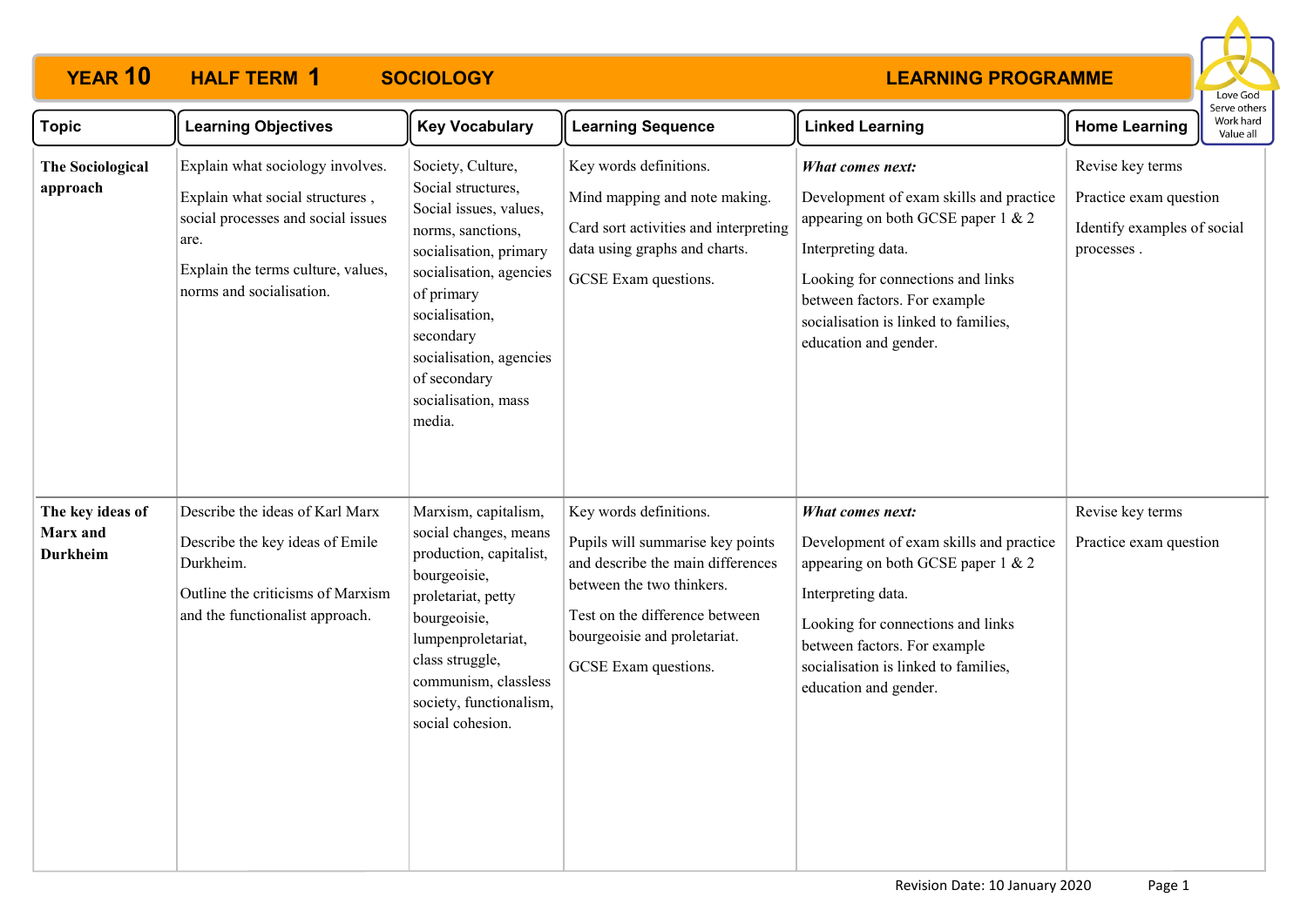# **YEAR 10 HALF TERM SOCIOLOGY 1**

### **LEARNING PROGRAMME**



| <b>Topic</b>                           | <b>Learning Objectives</b>                                                                                                                                                                         | <b>Key Vocabulary</b>                                                                                                                                                                                                                                                                                                 | <b>Learning Sequence</b>                                                                                                                                                                     | <b>Linked Learning</b>                                                                                                                                                                                                                                                                      | <b>Home Learning</b>                                           | Serve others<br>Work hard<br>Value all |
|----------------------------------------|----------------------------------------------------------------------------------------------------------------------------------------------------------------------------------------------------|-----------------------------------------------------------------------------------------------------------------------------------------------------------------------------------------------------------------------------------------------------------------------------------------------------------------------|----------------------------------------------------------------------------------------------------------------------------------------------------------------------------------------------|---------------------------------------------------------------------------------------------------------------------------------------------------------------------------------------------------------------------------------------------------------------------------------------------|----------------------------------------------------------------|----------------------------------------|
| <b>Research Design</b><br>Quantitative | Describe and explain the different<br>stages of the research process.<br>Show an understanding of ethical<br>issues.<br>Describe what a social survey,                                             | Systematic sampling,<br>random sampling,<br>snowball, quota<br>sample, representative<br>sample, research data,<br>unrepresentative<br>sample, primary data,<br>secondary data,<br>quantitative data,<br>qualitative data, mixed<br>methods research,<br>triangulation, data<br>analysis, ethical.<br>Social surveys, | Key words definitions.<br>Place the stages of research in<br>order.<br>Write a paragraph explaining why<br>Research ethics is vital.<br><b>GCSE</b> Exam questions<br>Key words definitions. | What comes next:<br>Development of exam skills and practice<br>appearing on both GCSE paper $1 \& 2$<br>Interpreting data.<br>Looking for connections and links<br>between factors. For example<br>socialisation is linked to families,<br>education and gender.<br><b>What comes next:</b> | Revise key terms<br>Practice exam question<br>Revise key terms |                                        |
| <b>Methods</b>                         | questionnaire, structured interviews<br>and longitudinal study involve.<br>Explain their uses, advantages and<br>disadvantages.                                                                    | respondent,<br>questionnaires,<br>interviews, closed<br>questions, trade union,<br>reliability, bias,<br>validity, longitudinal<br>study.                                                                                                                                                                             | Mind mapping and note making.<br>Card sort activities and interpreting<br>data using graphs and charts.<br>GCSE Exam questions.                                                              | Development of exam skills and practice<br>appearing on both GCSE paper 1 & 2<br>Interpreting data.<br>Looking for connections and links<br>between factors. For example<br>socialisation is linked to families,<br>education and gender.                                                   | Practice exam question                                         |                                        |
| Qualitative<br><b>Methods</b>          | Explain the uses, advantages and<br>disadvantages of unstructured and<br>group interviews.<br>Explain the uses, advantages and<br>disadvantages of participant and<br>non-participant observation. | Focus group,<br>unstructured<br>interviews, participant<br>observation, covert<br>observation,<br>ethnography, non-<br>participant observation.                                                                                                                                                                       | Key words definitions.<br>Card sort into advantages and<br>disadvantages of different research<br>methods.<br>Carry out a group interview,<br>discuss findings.<br>GCSE Exam questions.      | <b>What comes next:</b><br>Development of exam skills and practice<br>appearing on both GCSE paper $1 \& 2$<br>Interpreting data.<br>Looking for connections and links<br>between factors. For example<br>socialisation is linked to families,<br>education and gender.                     | Revise key terms<br>Practice exam question                     |                                        |